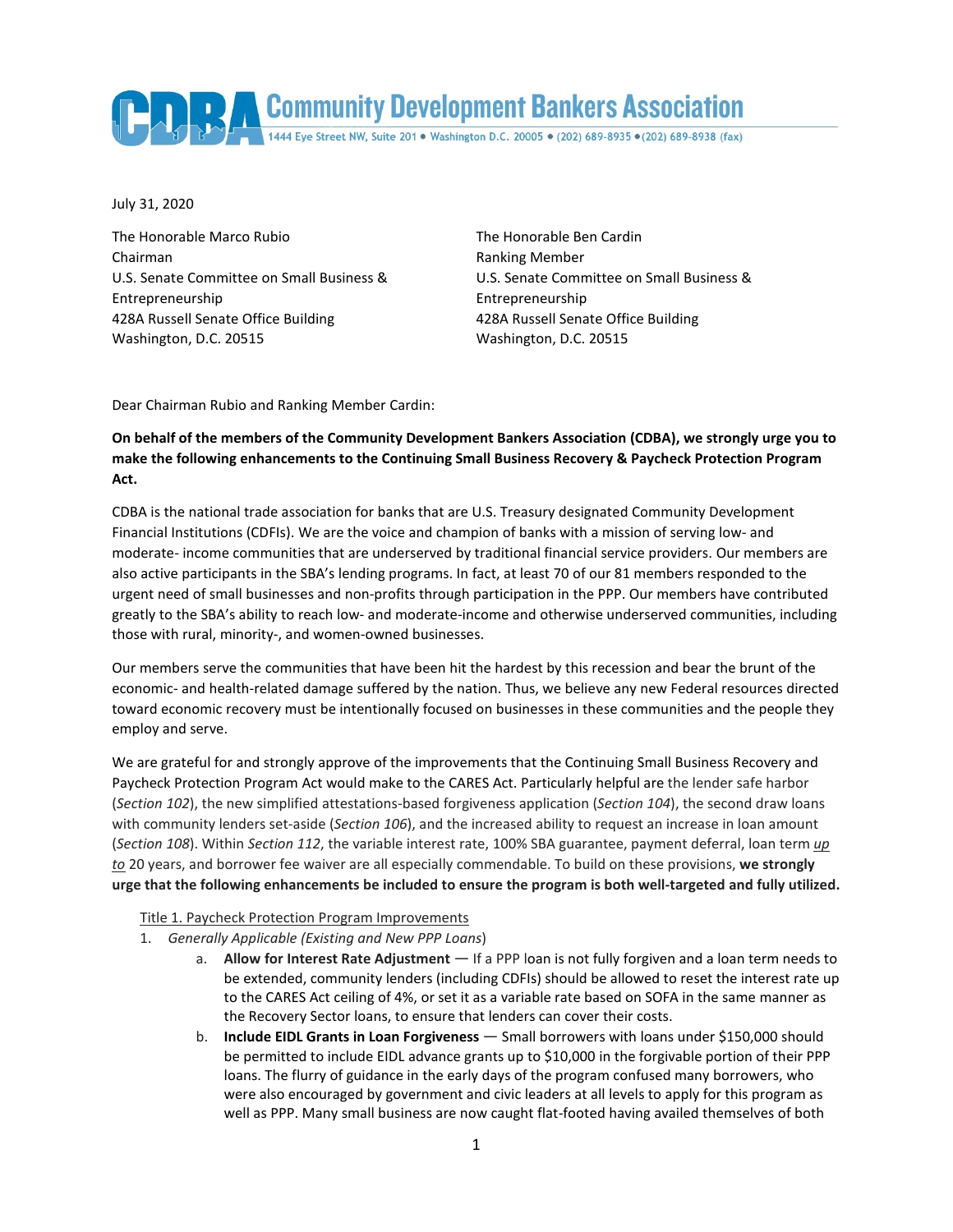programs, but are unable to apply for forgiveness for as much as \$10,000 of their PPP loan — a significant portion of the outstanding balance.

- 2. Sec*tion 106. (PPP Second Draw Loans)*
	- a. **Expand Eligibility Further**  Eligibility should be explicitly expanded to **all** 501(c)(3) organizations, per the CARES Act, and we strongly urge the Committee to instruct the SBA to permit all CDFIs, both those organized as 501(c)(3)s as well as CDFI banks, CDFI credit unions, and CDFI venture capital funds, to apply.
- *3. Section 112. (Changes to the 7(a) Loan Guaranty Program for Recovery Sector Business Concerns)*
	- a. **Reduce Employee Limit** The 500 employee limit is too large and risks diverting resources to large businesses which have access to other resources. CDBA strongly urges the Committee to focus on maximum impact and adopt the more appropriate employee limit of 300 from the PPP Second Draw program.
	- b. **Reduce Loan Maximum**  As above, the \$10 million loan maximum is too large to reflect the needs of small business and risks diverting resources to large businesses. CDBA strongly urges a maximum loan amount of \$5 million.
	- c. **Extend Recovery Period for Max Loan Calculation**  CDBA urges revisiting the multiplier which determines loan size. The multiplier should be based on a generous understanding of the time required for economic recovery. A multiple of two times annual revenues may be sufficient for some business, but others, especially those that are targeted by this legislation, will require longer. We recommend allowing "up to" three times annual revenue.
	- d. **Revise Narrow Construction of Business Location**  CDBA urges revising the reference to "low income census tract." Census tracts are too narrow to capture the range of situations of many low-income communities. CDBA recommends adding reference to "low income borrowers and minority owned business" after "low income census tracts" to ensure targeting is not too narrow.
	- e. **Strike Census Tract Revenue Source** CDBA strongly urges striking the reference to "at least 50 percent of income derived from . . . low-income census tracts." It is impossible for small businesses to discern the census tract income level of their revenue sources, and even requiring an attestation to that effect is a serious disincentive to apply. Adopting the location and characteristics above in "d", coupled with the community lender set-aside in "f", will help ensure these funds reach the businesses that serve low-income communities
	- f. **Extend Community Lender and CDFI/MDI Set-Aside** CDBA strongly urges the continuation of the Administration's PPP community lender and CDFI/MDI set-aside for this portion of the program — this will help the program target the desired low-income communities, without putting the impossible burden on the borrowers themselves.

In the interests of ensuring an economic recovery that reaches all Americans and communities, I urge you to consider making these changes to the Continuing Small Business Recovery and Paycheck Protection Program Act.

If you have questions, please contact me at jacokesj@pcgloanfund.org or 202-207-8728 or contact Brian Blake, CDBA's Public Policy Director, at blakeb@pcgloanfund.org or 646-283-7929.

Thank you for your consideration on this important matter.

Sincerely,

fannine Speker

Jeannine Jacokes

Chief Executive Officer Community Development Bankers Association